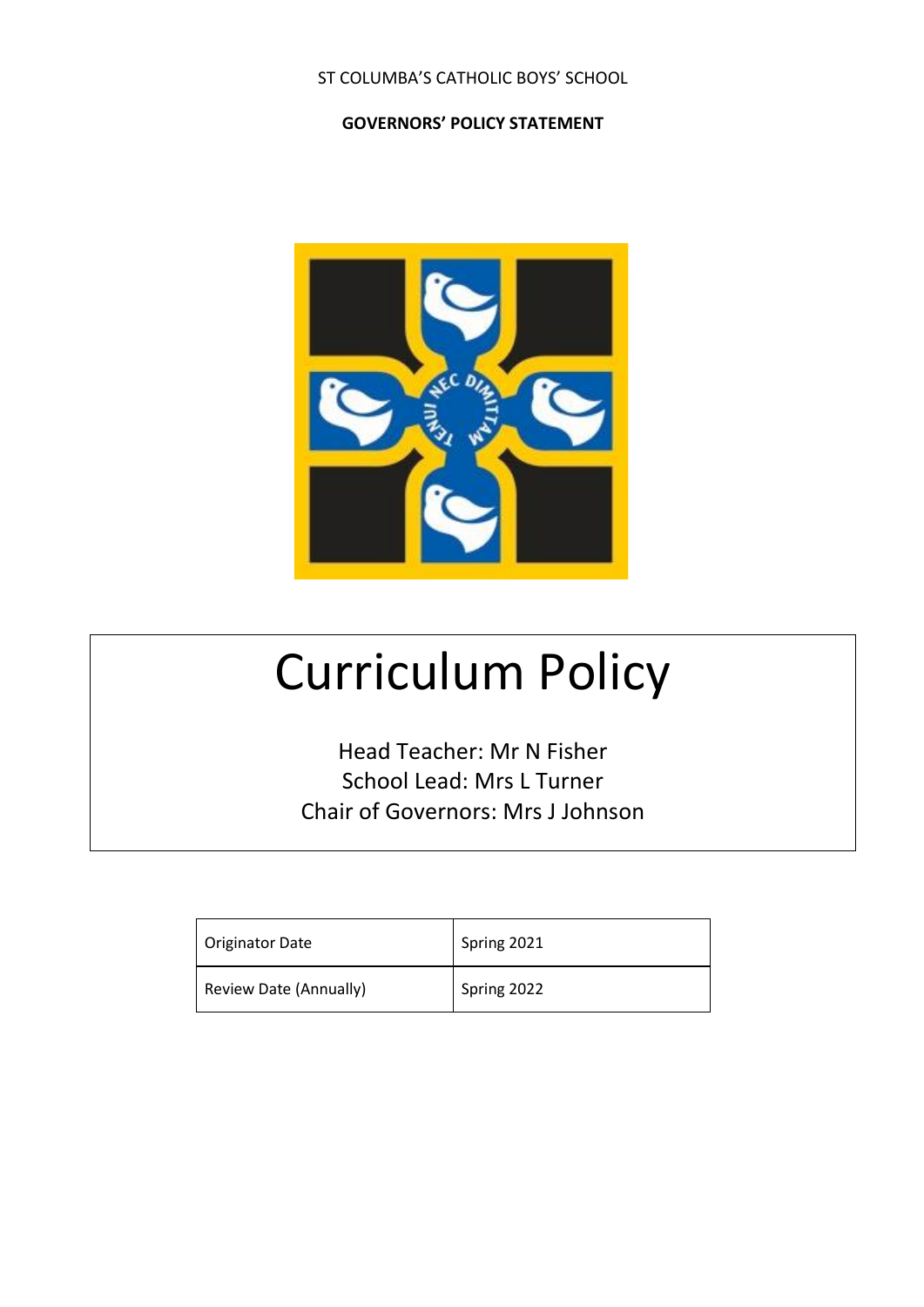## **CONTENTS**

| $\mathbf{1}$ . |                                                                                  |
|----------------|----------------------------------------------------------------------------------|
| 2.             |                                                                                  |
| 3.             |                                                                                  |
|                |                                                                                  |
|                |                                                                                  |
|                |                                                                                  |
|                |                                                                                  |
|                |                                                                                  |
|                |                                                                                  |
|                |                                                                                  |
|                |                                                                                  |
| 4.             |                                                                                  |
|                |                                                                                  |
| 5.             |                                                                                  |
|                |                                                                                  |
| 6.             |                                                                                  |
|                | Addendum during the extraordinary period due to coronavirus (Academic year 2020- |
|                |                                                                                  |

# **VISION STATEMENT**

Our school is an inclusive place of learning that celebrates and welcomes diversity. Every member of our community is a unique and special creation of God and is known, cared for and valued for the contribution they make. Every student is challenged and supported to achieve his best.

## **Our Vision Statement informs our priorities identified in the School Development Plan:**

*Inclusion Spirituality Achievement*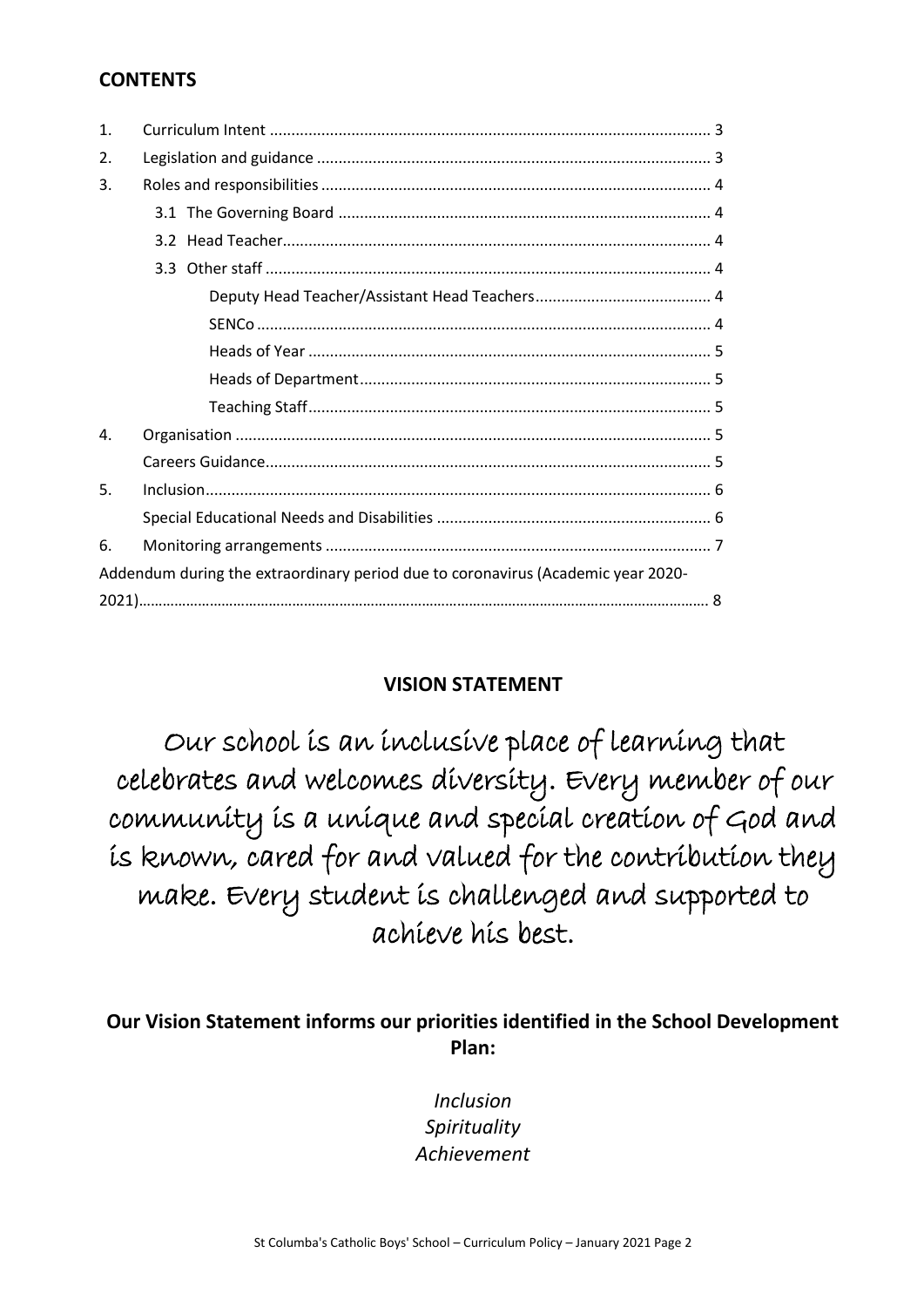## **1. CURRICULUM INTENT**

*"Those who are in charge of catholic schools are to ensure, under the supervision of the local Ordinary, that the formation given in them is, in its academic standards, at least as outstanding as that in other schools in* 

*the area."*

#### *(Pope John Paul II. SACRAE DISCIPLINAE LEGES. Title III. Catholic Schools.)*

Our curriculum intent is to:

- Provide a broad, balanced and ambitious curriculum with a strong academic core, that is coherently sequenced and structured;
- Have high expectations for every student, so that all may be inspired to achieve and strive for excellence;
- Build on the strong foundations of primary education, ensuring a smooth and robust transition between phases of learning;
- Foster a love of learning, that enables students to develop knowledge, understand concepts and acquire skills, and be able to choose and apply these in relevant situations;
- Be inclusive of all learners, nurturing their talents, irrespective of prior starting points or additional needs;
- Ensure equality of access and opportunity for all, regardless of educational needs, disability, race, sexual orientation, religion or belief. The entitlement to develop and learn in an environment free from discrimination is implicit in the vision of St Columba's, the core of which is the ultimate worth and dignity of every human being;
- Provide experiences that extend beyond the classroom, developing curiosity and a desire to enhance understanding and deepen learning;
- Support students' spiritual, moral, social, physical and cultural development;
- Develop successful learners, confident individuals, and responsible citizens of modern Britain;
- Equip learners with the knowledge and cultural capital they need to succeed in life, and help them to engender an appreciation of human creativity and achievement;
- Prepare learners for progression to next stage learning and future destinations: for college, for work, for society, and for adult life; and
- Reflect our understanding that 'the curriculum' refers to the whole experience of learners.

## **2. LEGISLATION AND GUIDANCE**

This policy reflects the requirements for academies to provide a broad and balanced curriculum as per the Academies Act 2010, and the National Curriculum programmes of study which we have chosen to follow.

It also reflects requirements for inclusion and equality as set out in the Special Educational Needs and Disability Code of Practice 2014 and Equality Act 2010, and refers to curriculum-related expectations of governing bodies set out in the Department for Education's Governance Handbook.

This policy complies with our funding agreement and articles of association.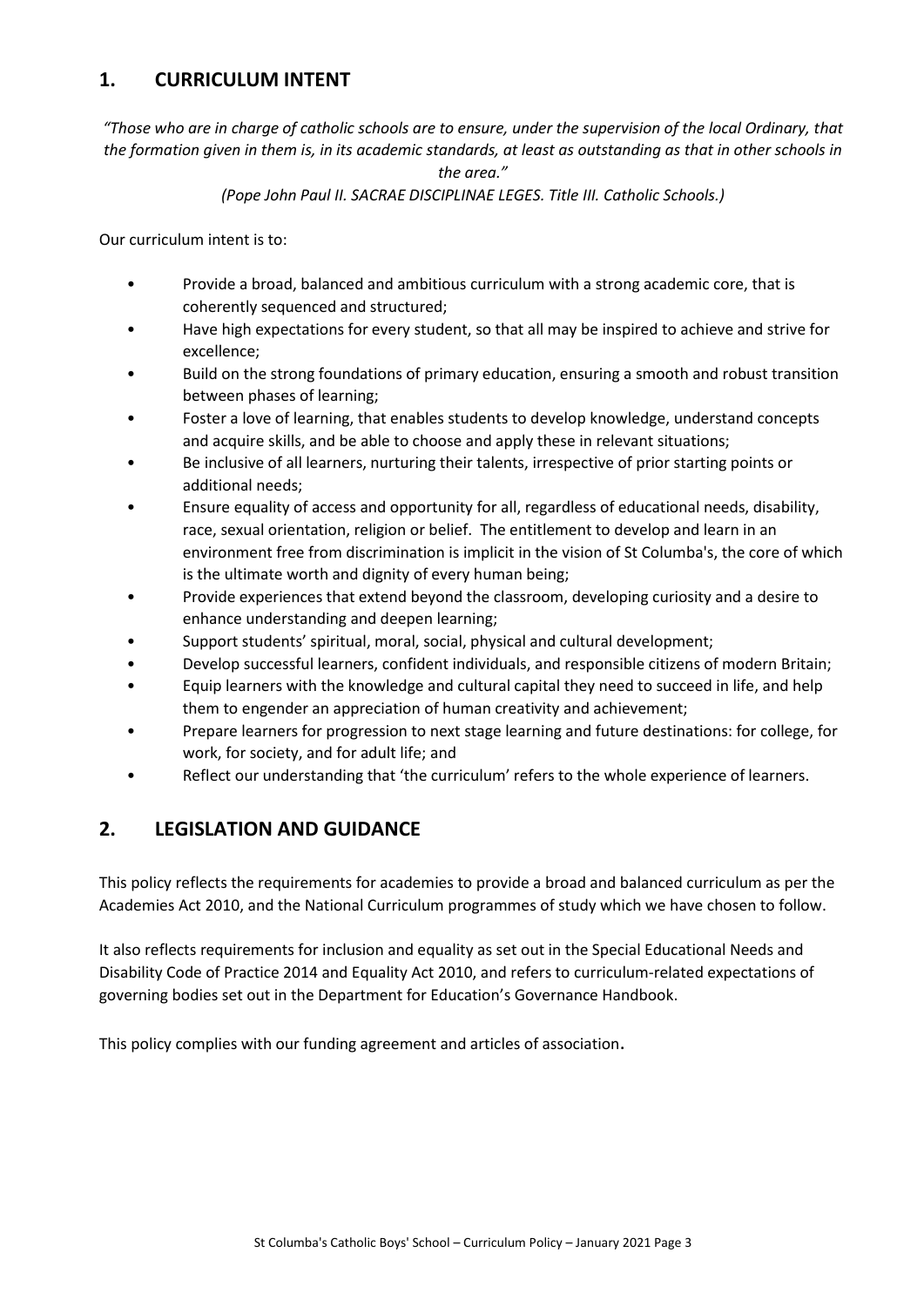# **3. Roles and responsibilities**

#### **3.1 The Governing Board**

The governing board will monitor the effectiveness of this policy and hold the headteacher to account for its implementation.

The governing board will also ensure that:

- A robust framework is in place for setting curriculum priorities and aspirational targets
- The school is complying with its funding agreement and teaching a "broad and balanced curriculum" which includes English, maths, and science, and enough teaching time is provided for students to cover the requirements of the funding agreement
- Proper provision is made for students with different abilities and needs, including children with special educational needs and disabilities (SEND)
- All courses provided for students below the age of 19 that lead to qualifications, such as GCSEs and A-levels, are approved by the secretary of state
- The school implements the relevant statutory assessment arrangements
- It participates actively in decision-making about the breadth and balance of the curriculum
- Students from Yr 8 onwards are provided with independent, impartial careers guidance, and that this is appropriately resourced

#### **3.2 Head Teacher**

The Head Teacher is responsible for ensuring that this policy is adhered to, and that:

- All required elements of the curriculum, and those subjects which the school chooses to offer, have aims and objectives which reflect the aims of the school and indicate how the needs of individual students will be met
- The amount of time provided for teaching the required elements of the curriculum is adequate and is reviewed by the Governing Board
- They manage requests to withdraw children from curriculum subjects, where appropriate
- The school's procedures for assessment meet all legal requirements
- The Governing Board is fully involved in decision-making processes that relate to the breadth and balance of the curriculum
- The Governing Board is advised on whole-school targets in order to make informed decisions
- Proper provision is in place for students with different abilities and needs, including children with SEND

#### **3.3 Other staff**

Other staff will ensure that the school curriculum is implemented in accordance with this policy:

*Deputy Head Teacher/Assistant Head Teachers:* will maintain oversight of the full curriculum and delivery within departments; ensure that Schemes of Learning are monitored and reviewed in conjunction with Heads of Departments; and ensure that departmental schemes of learning promote ambitious progress and excellence for students.

*SENCo:* will support Heads of Department to ensure that their curriculum meets the needs of learners identified to have a special educational need or disability (SEND); deploy resources to support learners with SEND to access the full range of curriculum subjects; support teaching staff to develop effective ways of overcoming barriers to learning and advising on appropriate resources and materials for use with SEND,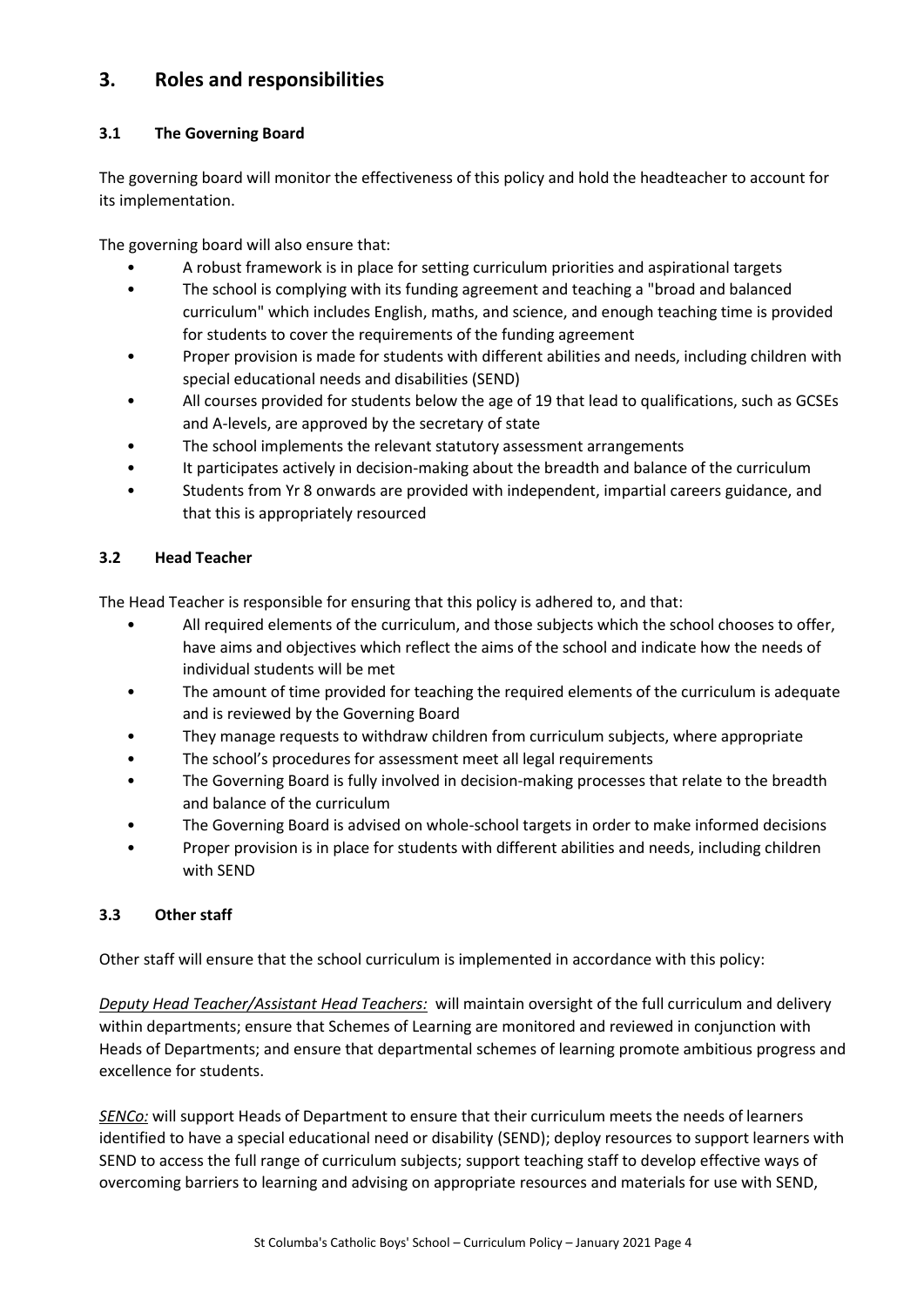and on the effective use of personnel in the classroom; and work with the Head Teacher and the Governing Board to ensure that the school meets its responsibilities under the Equality Act (2010) with regard to reasonable adjustments and access arrangements

*Heads of Year:* will interpret data on each student to inform the design of the curriculum and to ensure that it meets the needs of each student in their cohort.

*Heads of Department:* will develop Schemes of Learning that inspire a love of learning and intellectual curiosity, and promote ambitious progress for all; will have a critical understanding of developments in their curriculum area and ensure subject staff are aware of any and all developments (including pedagogical understanding); will monitor their curriculum area to ensure consistency of delivery and equality of experience for all students; and will promote excellence in both the teaching and learning of their subject.

*Teaching Staff:* will ensure the curriculum is delivered in accordance with school expectations; will participate in high quality CPDL to develop their skills in understanding the learning needs of their students and how best to support them; will have high expectations of all learners, including those with high prior attainment, low prior attainment, disadvantaged students, those with EAL, and students with SEND; and will promote British values and support students' spiritual, moral, social, and cultural development.

# **4. ORGANISATION**

The school day is arranged into five one-hour lessons and is scheduled on a two-week timetable. All students at Key Stage 3 have equal access to a broad and balanced curriculum through to the end of Yr 9.

Students begin GCSE study in Key Stage 4, and every student has equal access to study a broad range of subjects including the arts. The full EBacc curriculum is positively promoted to students and parents, and all students are encouraged to study a modern foreign language and a humanity of their choice, thus completing the EBacc suite of subjects alongside Mathematics, English Language and English Literature and the sciences.

As a faith school, all students study GCSE Religious Studies in addition to their other choices.

Additional subjects are made available for those for whom the above pathway is not appropriate.

All departments have a responsibility to promote British values and students' spiritual, moral, social and cultural development.

The curriculum at St Columba's extends beyond timetabled lessons.

## **Careers Guidance**

- At St Columba's Catholic Boys' School students (and parents) are given careful careers education, information and guidance. For students who have special educational needs or disabilities, we prepare them for independence, or supported independence and equip them for further study.
- Students will be involved in a wide range of practical activities throughout the year which will inspire and inform them about subject choices and the wide range of options available to them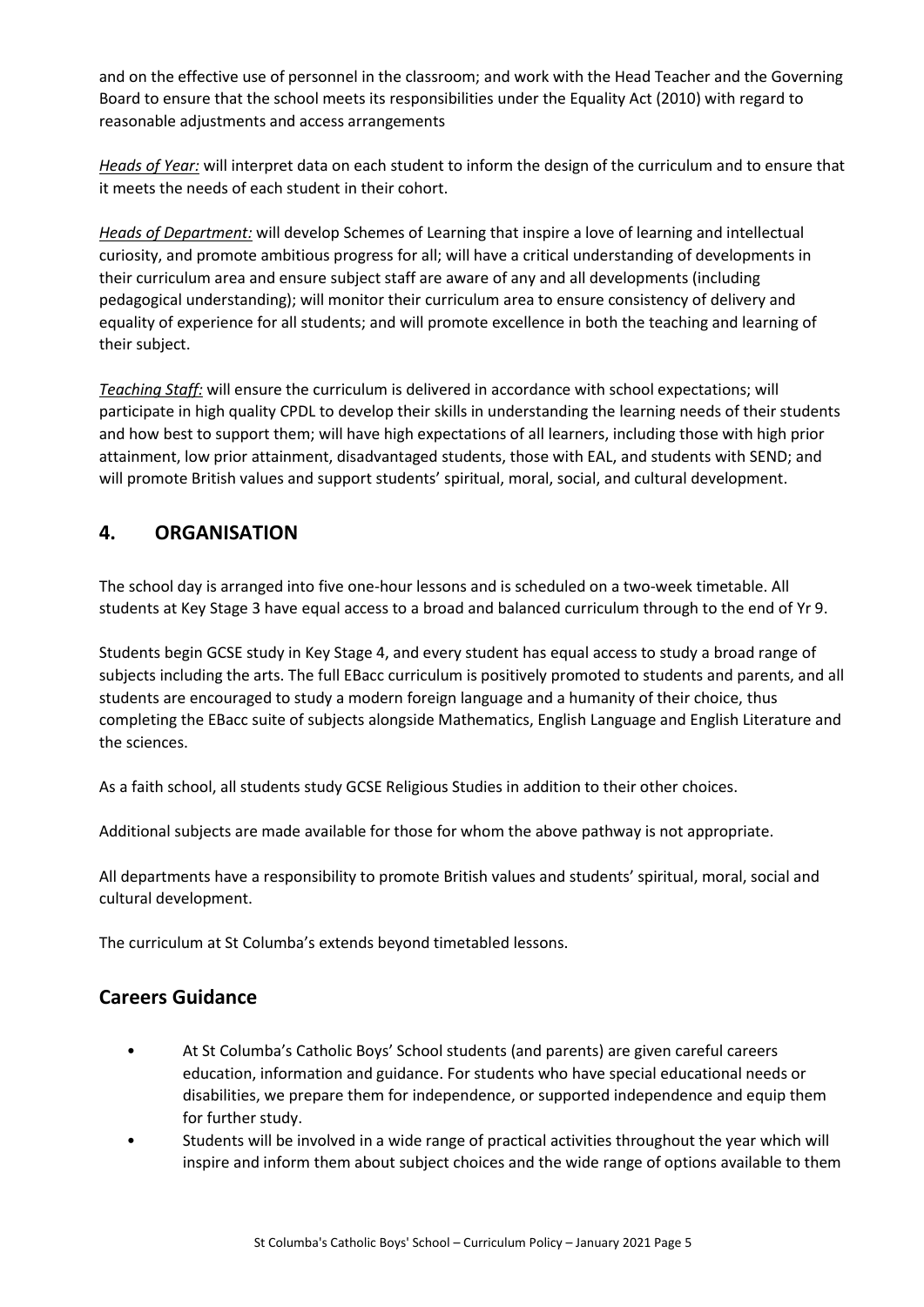post-16 and beyond. This will include visits to and from apprenticeships, technical routes, sixth form colleges, further education colleges, universities and employment.

- Our aim is to help students build confidence, develop high aspirations and consider a broad range of careers which will allow them to reach their full potential.
- Every student at St Columba's will receive at least one impartial, independent and confidential careers personal guidance interview with our qualified careers advisor from Prospects.
- Students in Yr 9, 10 and 11 receive guidance on post-16 options to help with their applications for Sixth Forms, Sixth Form Colleges, FE Colleges, Training Providers and Employers as appropriate. Post-18 options; Higher Education, Apprenticeships and Employment are taken into consideration at this time.
- At St Columba's our strategy for careers education, information and guidance is informed by the Gatsby Benchmarks of Good Career Guidance.

## **5. INCLUSION**

As a faith school, we believe that every student is made in the likeness of God.

Teachers set high expectations for all students. They will use appropriate assessment to set ambitious targets and plan challenging work for all groups, including:

- More able students
- Students with low prior attainment
- Students from disadvantaged backgrounds
- Students with SEND
- Students with English as an additional language (EAL)

## **Special Educational Needs and Disabilities**

St Columba's Catholic Boys School values the contribution that every child and young person can make and welcomes the diversity of culture, religion and intellectual style. The school seeks to raise the achievement, remove barriers to learning and increase physical and curricular access for all. All children and young people with SEND are valued, respected and equal members of the school. As such, provision for students with SEND is a matter for the school as a whole. All teachers are teachers of students with SEND. The Governing Board, Head Teacher, SENCo and all other members of staff have important responsibilities. As part of the tiered and inclusive approach that is set out in the Special Educational Needs Code of Practice (2015), St Columba's focuses on 'quality first teaching'. This means that all systems and forms of support are driven towards supporting good or better progress in all lessons.

Teachers will plan lessons so that students with SEND can study every National Curriculum subject, wherever possible, and ensure that there are no barriers to every student achieving.

In addition, St Columba's Catholic Boys' School has a Resourced Provision supporting the complex learning needs of up to thirty students. The provision is a nurturing environment which is designed to allow students to follow the curriculum at their level and develop as competent and independent learners. Each student in the provision has a great deal to offer and activities are planned recognising each student's individuality, their efforts and achievements. As an inclusive school, the students in the Resource Provision also access mainstream lessons where appropriate. This develops their confidence to join in and learn with their peers and provides excellent opportunities to access other areas of the curriculum. The provision is highly staffed with all adults trained to a high level of expertise.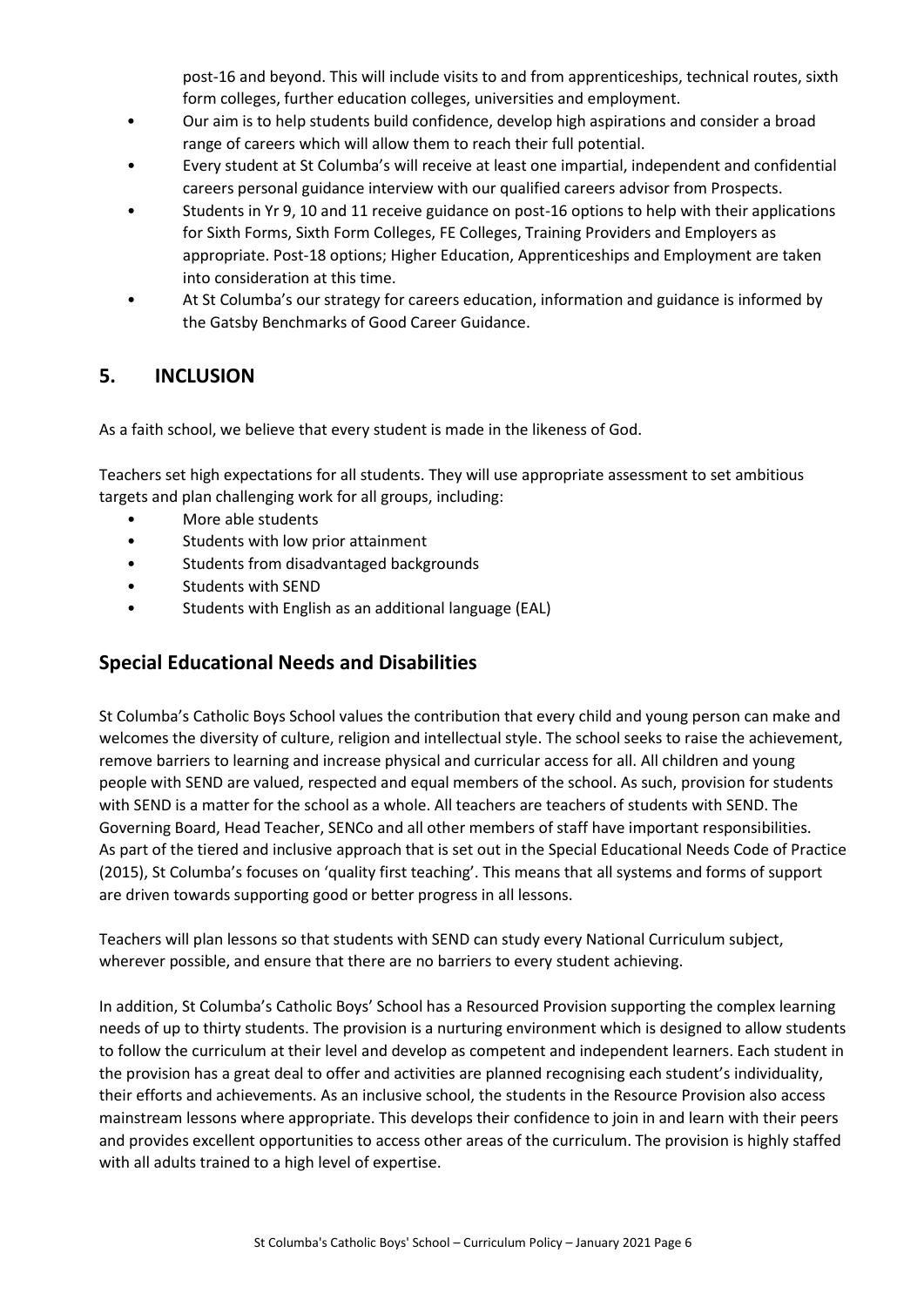# **6. MONITORING ARRANGEMENTS**

Governors monitor whether the school is complying with its funding agreement and teaching a "broad and balanced curriculum" which includes the required subjects, through:

- Regular discussions between the Chair of Governors and the Headteacher
- Curriculum feedback presented to full Governing Board
- Link Governors who liaise with HODS and compile a report to be presented to the Governing Board after each visit
- Governors represented via a Curriculum Committee with scheduled and minuted meetings
- Representation from the Governing Board at school council meetings

Heads of Department monitor the way their subject is taught. They are made accountable via line management meetings with members of the Senior Leadership Team.

Monitoring includes:

- Learning Walks
- Work Scrutiny
- Homework Monitoring
- Lesson observations
- Coaching and mentoring
- Student Voice

Heads of Department also have responsibility for monitoring the way in which resources are stored and managed.